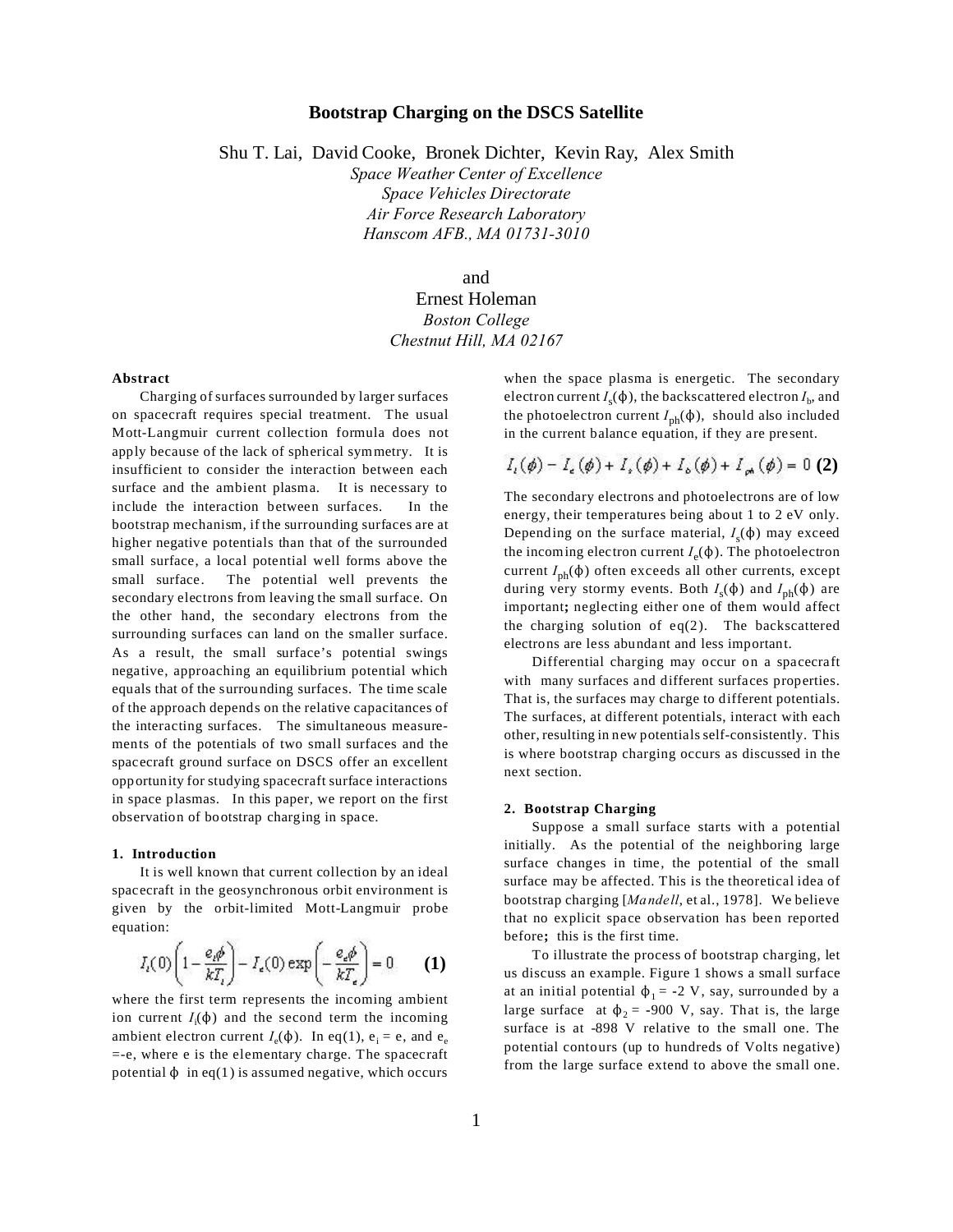A potential well, with a potential barrier and a saddle point, is formed above the small surface. As a remark, we note that an analytical expression of a potential well due to a circular surface surrounded by a larger one has been given by *Sherman and Parker* (1971).

In Figure 1, the secondary electrons from the small surface cannot leave the potential well, because secondary electrons have a few eV only in energy whereas the potential well is hundreds of Volts deep. On the other hand, the ambient electrons, which are of keV, or tens of keVs, in energy depending on the geomagnetic condition, can keep on coming in at will through the potential barrier onto the small surface. Furthermore, the secondary electrons from the larger surface are attracted towards the smaller surface which is relatively positive in potential. The incoming electrons charge the small surface negatively, until the potentials of the two surfaces are about equal. When they do, there will be no more barrier, the secondary electrons from the small surface can leave, and the secondary electrons from the larger surface will no longer be attracted towards the smaller one. Thus, an equilibrium or self-consistent set of potentials form. This illustrates the process of bootstrap charging.

The time scale of change in potentials depends on the ratio of the capacitances of the interacting surfaces [*Mandell, et al.,* 1978]. In the geosynchronous orbit environment, it takes a ms to charge a typical uniform satellite [*Garrett*, 1981]. A small surface of  $1 \text{cm}^2$  in area surrounded by a spacecraft ground of  $1\,\mathrm{m}^2$  in area, would have a small capacitance ratio of 1 over 1000. Thus, the potentials change rapidly.

The potential of the small one is affected significantly by that of the large surface, but not vice versa. As an analogy, transferring water from the sea to a bottle can raise the latter's water level significantly, but transferring water from the bottle to the sea would not affect the sea level.

#### **3. Symptoms of Bootstrap Charging**

As a corollary of the above illustration, the salient features are as follows. (1) If a small surface develops a negative potential relative to the neighboring large one, we expect no modification of the potentials. This is because the small surface cannot develop potential barriers over the large one. In nature, a small system can hardly affect a large one. (2) If the small surface potential becomes positive relative to the large one (even if both potentials are negative relative to the space plasma), bootstrap charging occur. When it does, the small surface potential changes rapidly until it is approximately the same as that of the large one.

#### **4. The DSCS Satellite**

The DSCS satellite experiment measures the potentials of two small dielectric surfaces relative to that of the spacecraft ground [Figure 2]. The relative potentials are measured directly by a device behind each of the small surfaces [*Mullen et al., 1997*].

A precaution is in order. The zero potentials of the small quartz and kapton surfaces are not registered as zero, but as about -1500 V. This is due to an instrument problem, which was known before launch [*Mullen*, private communication]. That is, the entire scale of the small dielectric surface potential should be shifted such that -1500 volt means 0 volt truly. In sunlight, the shift amount is about -1200 volt. In this paper, we have avoided this confusion by labeling the quartz and kapton potentials during quiet geomagnetic conditions as zero V. As a result, this precaution is not needed.

A low energy plasma source is also onboard. The source generates a partially ionized neutral xenon gas at thermal energies on command. The purpose is for testing charging mitigation. However, our purpose here is to look for evidence of bootstrap charging of the two small surfaces, during periods when the plasma source is off.

The two small surfaces are each of about  $1 \text{ cm}^2$  in area; that of the spacecraft ground exceeds  $1 \text{ m}^2$ . One small surface is made of kapton; the other is quartz fabric. Behind each of them, the voltage difference between the small surface and the spacecraft ground is measured directly [*Mullen, et al.*, 1997]. The spacecraft is approximately rectangular in shape and is in a geosynchronous orbit. The small surfaces are both on the ram side of the spacecraft and are in sunlight for several hours a day. About half of the spacecraft body surface is in sunlight unless in the Earth's shadow.

## **6. Spacecraft Charging on DSCS**

When the incoming electron flux exceeds the outgoing secondary and backscattered electron fluxes, charging onset occurs. The secondary electrons are much more abundant than the backscattered electrons. The charging level is governed by the balance of currents, as discussed in an earlier section. If the secondary electron current is suppressed, the current balance changes and, as a result, the charging level changes.

In sunlight, the (outgoing) photoelectron current may exceed the (incoming) ambient electron currents. As a result, sunlight tends to suppress negative charging. Indeed, the negative level charging events of the two small surfaces on DSCS occur only when they are not facing the sun.

However, half of the DSCS spacecraft conducting body (ground) is always in sunlight unless during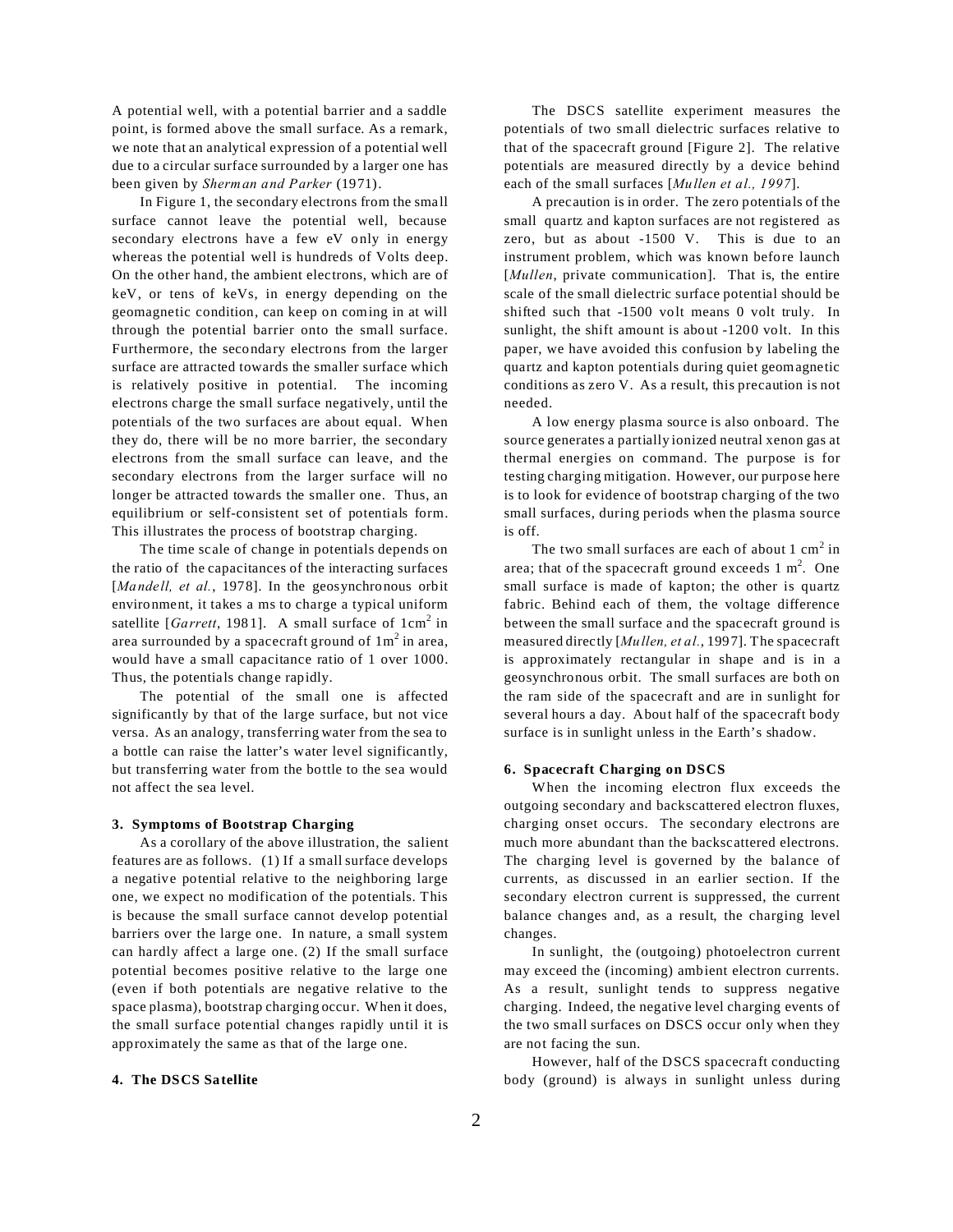eclipse. Negative level charging of the DSCS ground can occur in sunlight, but only when the space plasma is exceptionally energetic. In order to better identify the driving force and the system response, we select periods when the spacecraft is in eclipse.

A standard method to measure the negative potential of spacecraft ground is to identify the shift of the peak of the positive ion flux spectrum. The ions are accelerated towards the negatively potential of the spacecraft, thereby shifting the ion distribution function by an amount equal to the energy due to the spacecraft potential [Figure 3]. The ion flux spectrum is obtained from the ion distribution function multiplied by the ion velocity and integrated over appropriate look angles. This is the method used in measuring the charging level of the DSCS spacecraft ground [Figures 4,5]. We will discuss Figures 4,5 in details in the Sec.6.

The ion peak method is an indirect method but usually works well. However, for equatorial orbits, such as in the case of DSCS, a precaution is in order. In the DSCS data, there are occasional peaks due to equatorial ion beams. These ions bounce back and forth along a daytime magnetic flux tube connecting the north and south auroral regions. There are two characteristics for identifying these bouncing equatorial ions. (1) The typical energy of these ions detected on DSCS is around 300 eV. (2) The energy rises steadily and then falls steadily as the satellite travels into, across, and then out of the flux tube. Such peaks due to bouncing equatorial ions can be easily mis-interpreted as spacecraft potentials. Such ion beams are outside the scope of this paper.

#### **6. Bootstrap Charging on DSCS**

Figure 4 shows a bootstrap event on DSCS. We first explain the three data panels. The upper panel shows the ion flux spectrum. The middle panel shows the release rate of the low energy ionized neutral gas (plasma) for mitigation. The lower panel shows the relative potentials of the small kapton surface (green line) and the small quartz surface (red) with respect to the spacecraft ground, and the incoming electron flux (white) which includes electrons of all energies.

 From about 1600 to 11900 sec UT, both surfaces (green, red) are at negative potentials. From about 1900 to 5100 UT, the low energy plasma release is on as indicated by the (partially ionized) low energy gas release rate in the middle panel and also by gas on-off indicator (plateau) in the lower panel in the same period. The low energy ionized gas (or plasma) reduces, but not completely, the potentials of the kapton and quartz surfaces. When the gas release stops, the potentials climb up quickly again. There are three yellow vertical lines and later one light blue vertical line in the top panel. They are data glitches due to unknown reason and can be ignored.

What is interesting is that at just before 12000 UT, the spacecraft ground potential (also called frame charging) reaches about  $-2$  kV as indicated by the bright yellow ion peak in the upper panel. At that moment, both the kapton and quartz potentials relative to the ground fall to zero rapidly with an apparently exponential rate.

We contend that this is an evidence of bootstrap charging. Initially, the small surface (kapton and quartz) are at around -1 kV. At about 12000 UT, the large spacecraft ground reaches about -2 kV, which exceeds -1 kV of the small surfaces. The bootstrap process occurs, which rapidly changes the potentials of the small surfaces to about the same potential as the large surface (ground). Therefore, the relative potentials becomes zero. The rate is exponential with a time constant given by the ratio of the surface capacitances, as discussed in Sec.3.

Another clear evidence of bootstrap charhing is presented in Figures 5. The kapton and quartz surfaces charge to about -1 to -2 kV initially. Then, at about 11700 UT, the spacecraft ground charge to beyond -2 kV. The small surfaces rapidly charge to the same potential as the ground, resulting in a zero relative potential.

Finally, we remark that in all four years of DSCS data, we have not seen a single case in which the spacecraft ground charges to a higher negative potential than the small surfaces. As soon as the ground charges tries to a higher negative potential, the small surfaces rapidly charge to the same potential, resulting in a zero relative potential.

#### **7. Summary and Conclusion**

We began by explaining the theoretical idea of bootstrap charging. Heretofore, no experimental evidence of bootstrap charging has been reported. The DSCS spacecraft charging data of two dielectric (kapton and quartz) surfaces and of the ground provide an excellent opportunity to study the charging interactions of these surfaces. In this paper, we have reported the first observations of bootstrap charging in space.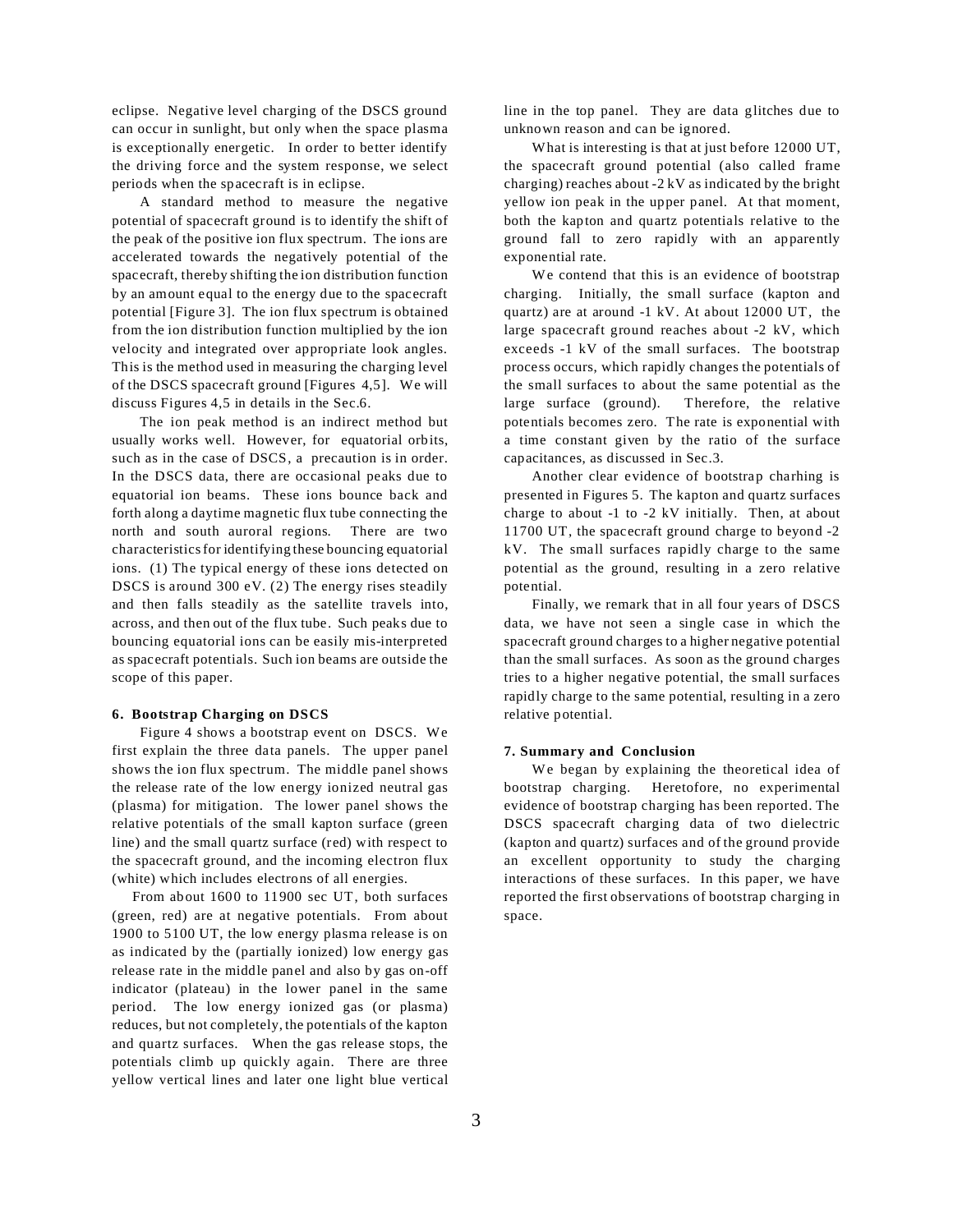## **References**

Garrett, H.C., "The Charging of Spacecraft Surfaces," *Rev. Geophys. & Space Phys.*, Vol.19, 1981, pp.577- 616.

Mandell, M.J., Katz, I., Cassidy, J.J., Schnuelle G.W., and Steen, P.G., "The Decrease in Effective Photocurrents due to Saddle Points in Electrostatic Potentials," *IEEE Trans. Nucl. Sci.*, Vol. NS-25 (6), 1978, pp.1313.

Mullen, E.G., A.R. Frederickson, G.P. Murphy, K.P. Ray, E.G. Holeman, D.E. Delorey, R. Robson, and M. Farar, An autonomous charge control system at geosynchronous altitude: flight results for spacecraft design consideration, *IEEE Trans. Nucl. Sci*., Vol.44, No.6, 2188-2194, 1997.

Sherman C. and L.W. Parker, Potential due to a circular double disk, *J. Appl. Phys*., Vol.42, 870-872, 1971.



**Figure 2**. A schematic diagram of the DSCS satellite. The small kapton and quartz surfaces and the ion flux detector (not shown) are on the ram side of the satellite.



Figure 1. A potential well with a saddle point above a small surface surrounded by a large surface, which is at a higher level negative potential relative to the well. The secondary electrons from the small surface are trapped in the well.



**Figure 3.** Shift of the Maxwellian distribution function of the repelled charge species. The magnitude of the shift indicates the charging level.